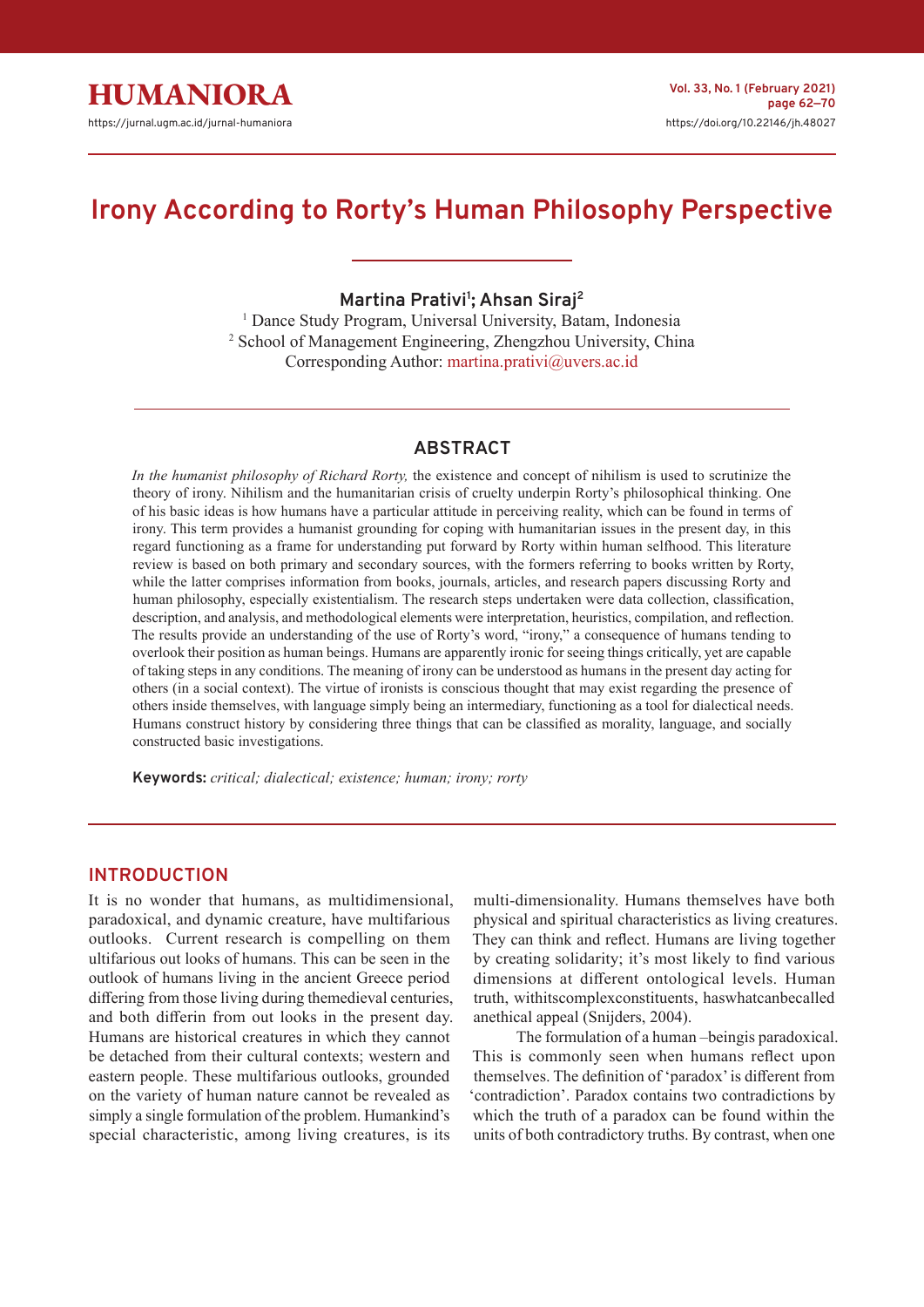is considered to be true, the other one must be false, that is there is a contradiction. Paradox is concerned with humans' special characteristics in the world. Humans belong to nature as well as having a transcendental relationship toward it. Humans are free and bound, autonomous and independent, limited and unlimited, individual and social, pragmatic and impractical, physical and spiritual, transitory and eternal. Humans are those identified as paradoxical and dynamic living creatures, who live and move through their lives in the world. Humans move forward by constructing their own world. Throughout this they reflect on? their relationships with their fellow human beings, they also havea uniqueness in those seeking to become closer to God. The term 'determinism' is a shared as pectof humankind being part of theworld of/ nature. The human dynamic is found within themselves. They are free and responsive, and also have a metaphysical dimension in them. In short, humans can be understood to be both free and ethically connected to others (Snijders, 2014).

This definition denotes that humans are given freedom and as such they can do anything they want in the world. The kinds of acts displayed by humans are to show off either their existence in the world (existence) or a devotion to God (religious). However, there are problematical cases a rising which cannot be denied in their relationships with other human beings. A serious issue, such as a dispute, cannot be simply be avoided since the main causal factor exists within harmonize society; this is known as 'dissimilarity'. A man is able to free others based on rational reasons, but also hurt others as a manifestation of freedom hencecommit acts of cruelty are an act concomitant with freedom. One's life is worthless when homicide is an alternative way to cope with problematical situations. The question then is how humans understand themselves as human beings in relation to God if they take another life.

The nature of existence and the concept of humanism are the bases used to examine Rorty's theory. Nihilism and the humanitarian crisis of cruelty cannot be neglected in any analysis of his thinking; they are core ideas found in Rorty's philosophical thought, re-asserting what is known as American pragmatism. Rorty's book entitled *Contingency, Irony and Solidarity*, returns to an ethical consideration,a belief that "cruelty is the worst deed." Rorty rejects any attempts to base his beliefs upon universal ethical principles Additionally, humans are not in trinsically inclined to cruelty but rather solidary. It is apparently not relevant as to whether such understanding is built upon a metaphysical base or general principles rather, what is required is to position Rorty's thought as

a reflection of the present day.

Rorty's ideas are developed in his book entitled *Contingency, Irony, and Solidarity*. One of his analyses focuses on how humans behave in order to get close to reality. He idea he develops relies upon the concept of 'irony' which provides a human grounding in relation to his expectations of coping with current humanitarian issues. To understand the vast expanse of theworld, humans build social relationship with fellow human beings. One special characteristic is shown in humans facing reality. The word *irony* is employed to contradict certain things beyond one's life. This word indicates an event or is used to show a misfortune and heartbreaking incident. Irony describes unspoken explanations (something that goes 'out') both in oral and written language. Irony appears when a person reveals what is negative oras a criticism. However, sometimes it appears helpful for humans to consent, favor and help each other.

Irony is a word that is often used by humans in negating something from the side of their lives, an affirmation that is then negated. The word irony is often used to indicate satire or sad feelings. Irony itself is a term/ word that is included in the large Indonesian dictionary. The irony is used to provide an implicit explanation (of something 'out') in spoken or written language. The irony arises when humans express the negative side to criticize something. The irony is used to provide an implicit explanation (of something 'out') in spoken or written language. The irony arises when humans express the negative side to criticize something. Humans devote themselves to sharing with other human beings. Humans do things for other humans in helping, giving, giving up, and loving.

Rorty was deeply influenced by the thoughts of John Dewey and William James. What is true is not what best reflects reality, but by following James, "it is best for men if men believe in it." The philosophy is not to find the basis of everything that exists, but to become a means of self-development for the philosopher (Suseno, 2014). Rorty's contribution is philosophyist as a neo-pragmatist who enriches philosophy with his concept of irony.

## **METHODOLOGY**

This qualitative research is based on data, which comprises primary sources (*interpretandum*) such as *Contingency, Irony and Solidarity* written by Richard Rorty and *Jatidiri Manusia: Berdasar Filsafat Organisme Whitehead (Human self-identification)* by Hardono Hadi including indirect supporting materials regarding the object of the research.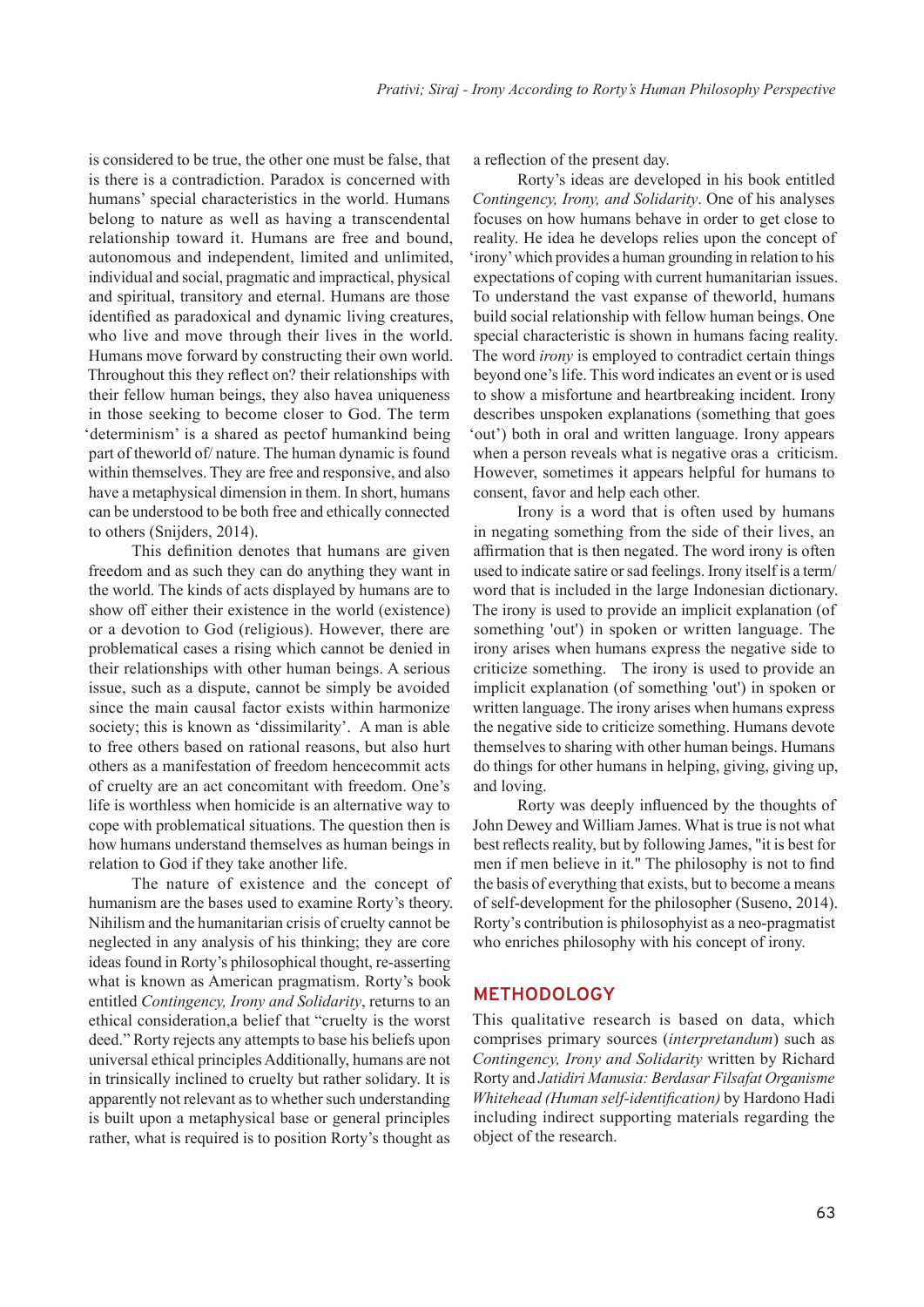This is historical research on philosopher. This qualitative research was conducted using descriptive philosophical method and philosophical analysis. The steps in this process were as follows: data collection, which included Rorty's works such as book, journals, and interviews; classificationof data, that selected data from chapters within the works in order to get a systematic understanding of key concepts; description, and data analysis

# **RESULTS AND FINDINGS**

Richard Rorty was born on October 4, 1931 in New York City, America. He died at the age of 76 on June 8, 2007. Rorty grew up in a leftist family, meaning communism in keeping with the times. Rorty's political views were influenced by his grandfather who since an early age he had followed Trotsky's anti-Stalinist views. His family also adhered to the Jewish faith was just the same as the others. Trotsky's tenets constructed a belief system for his family although his parents never forced him from comply with they believed in. His father, James was a New York intellectual who did not explore philosophy in depth. James also became a member of the American labor party which was considered to be communist. Following the1950s, Sidney Hook and James came to a decision to leave the party because of they had become anti-communist (1945-1956) and this is considered an unpopular manner. Since that day forth, Richard also became anti-communist influence his intellectual development (Knobe in Zulfis: 2002).

As a child, Rorty read a lot of the writings of Karl Marx inherited by his grandfather. With a family background that had known communist Rorty who brought Karl Marx to become an economist to become a great philosopher. Rorty's childhood life was occupied with reading the writings of Karl Marx. Marx's thoughts had an impact on Rorty's works. The influence of Karl Marx gave Rorty a radical mindset and this influence carried over to his personality. This is reflected in Rorty's works which are quite liberal, controversial, and deconstructive (Zulfis. 2002).

Rorty was a lecturer at Princeton University in 1961-1982 teaching Greek philosophy and analytic philosophy where his ideas began to draw attention and concurrently, enabled him to broaden his way of thinking. According to him, mastering analytic philosophy led to his appointment as a lecturer at Princeton University. The reason he studied analytic philosophy was not solely based on getting a position but rather he had to explore the types of analytic philosophy in order to examine potential

transformative thoughts in twentieth century philosophy (Salatalohy, 2009). From 1982, Rorty taught philosophy at the University of Virginia and became a professor of humanity. In 1998, he had moved to Stanford University with the position of Comparative Literature Lecture and Philosophy Professor. He was also actively writing for a variety of journals. Throughout his career, he received many awards including: a *Guggenheim Fellowship (1973-1974), Mac Arthur Fellowship* (1981-1986). He was also given a prestigious lectureships at the College University (1986), *the Clark Lectures* at Trinity College, Cambridge (1987) and *The Massey Lectures* in Harvard (1997) (Stanford encyclopedia of Philosophy, 2001).

Consistent with his academic output, Rorty was viewed as both smart and radical. He had great intellectual capability as well as anextensive educational background in philosophy. In brief it can be said, he was becoming both a prominent philosopher and historian. He was a master in his field of philosophy and focusse do what he was passionate about producing many great works. His capability him to become an influential figure in America, particularly in developing the history of philosophy. He gave something new to the pragmatism school of philosophy. His work on neo-pragmatism brought back the spirit of pragmatism which is a prominent characteristic of American ideology. Rorty's intellectual courses are controversial as well as factual in a history of philosophy setting, and can be aligned with the work of other twentieth century philosophers such as Derrida, Foucault, Levinas, Althusser, Merleau-Ponty, Baudrillard, Duras, and Lyotard.

## **Rorty's Theory of Irony**

Irony is a term used by Rorty which explainsh is conception of humans. Selfhood within humans is depicted in the notion of contingency. This conscious thought changes one's paradigm to irony. In his work *Contingency, Irony and Solidarity*, Rorty states that irony is the opposite of common sense. Irony is a term of selfunconsciousness to describe thefinal vocabulary on the whole, and so what is employed around is just considered as a habit. Common sense can be formula as a statement and found in thefinal vocabulary. The final vocabulary is deemed adequate to portray and assess beliefs, actions and lives of those with an alternative final vocabulary. For those things basically called common sense, humans tend to have self-confidence over themselves since it allows a certain kind of thought to develop. Once again, final vocabulary plays anessential part in analyzing irony.

The opposite of irony is common sense. To be make sense is to take for granted that statements formulated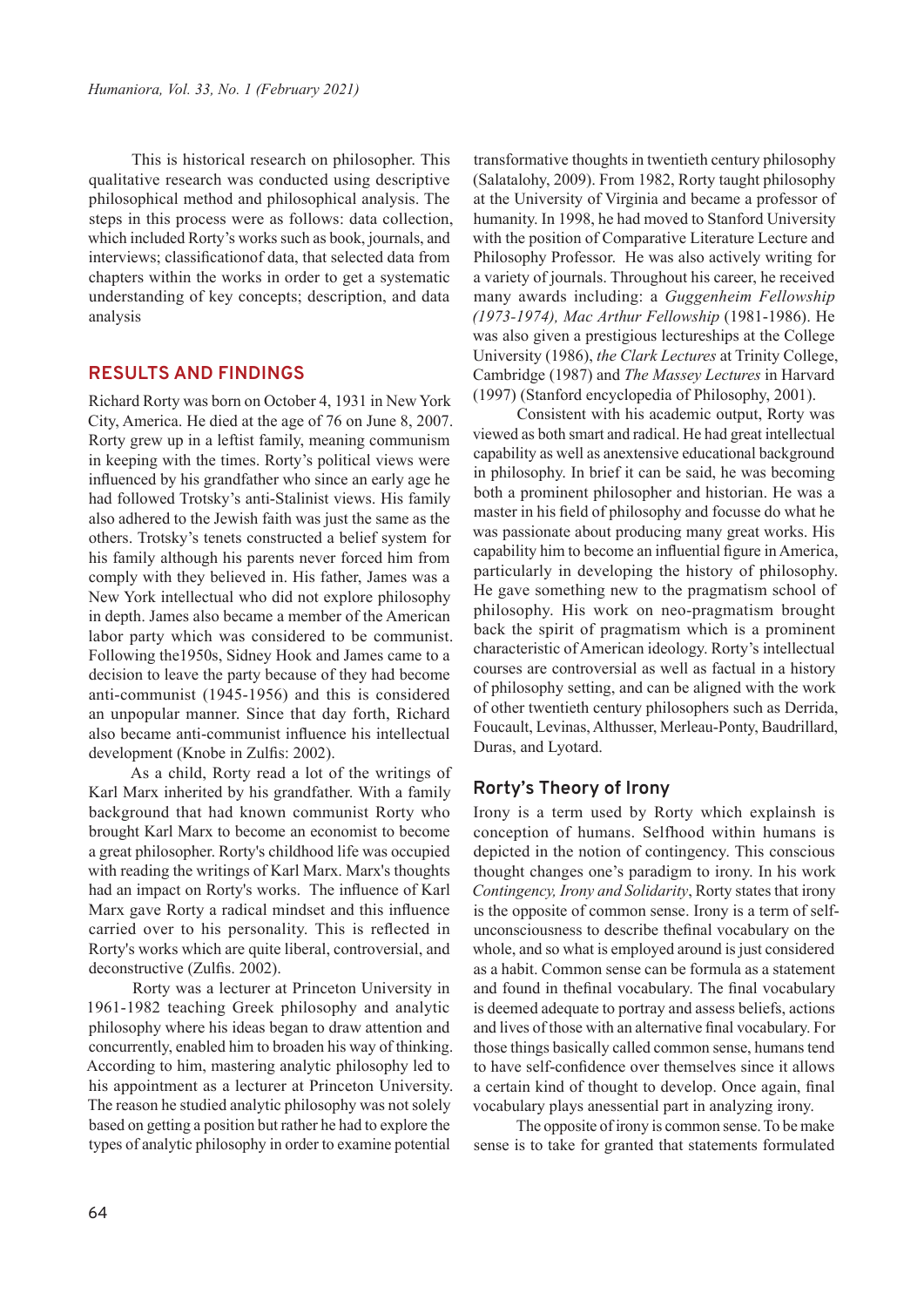in that final vocabulary suffice to describe and judge the beliefs, actions and lives of those who employ alternative final vocabularies (Rorty, 1989). Irony is the main idea when the word *she* is used within the book, proposing a radical and skeptical view about reality. The use of the final vocabulary high lights the ironist's respond to certain language and its relation toward fellow human beings. An ironist is Rorty's expression for those who respond to other's final vocabularies in a particular way.

The Ironist is an insignificant and a history who thinks nothing has an intrinsic nature or a real essence. So, for an ironist the occurrence of a term like "just" or "scientific" or "rational" in the final vocabulary is no reason to think that Socratic inquiry into the essence of justice, science or rationality will take much beyond the language games of one's time. She spends time worrying about the possibility that she has been initiated into the wrong language game. She worries that the process of socialization which turned her into a human being by giving a language may have given the wrong language, and so turned her into the wrong kind of human being. But she cannot give a criterion of wrongness. So, the more she is driven to articulate her situation in philosophical terms, the more reminds herself of her footless by constantly using terms like "Weltanschauung, "perspective, "dialectic", "conceptual framework", "historical epoch", "language games", "re-description," "vocabulary" and "irony" (Rorty, 1989).

An ironist does not see the search for a final vocabulary (event in part) in such a way so as to get something distinct from the right vocabulary. They do not take the point of discursive thought to be to one of *knowing* that can be explained by the notion of reality, essence, objective point of view, and the corresponding reality of language. An ironist does not think thatthe point of philosophical enquir is to find an appropriate vocabulary to represent something transparently. They do not think of reflection as being ruled by those criteria, but rather their own points of view which are never more than platitudes in which they contextually determine the terms of the final vocabulary being used. As Rorty states:

By contrast, ironists do not see the search for a final vocabulary as (even in part) a way of getting something distinct from this vocabulary right. They do not take the point of discursive thought to know in any sense that can be explicated notions like "reality", "real essence", "objective point of view," and "the correspondence of language of reality". They do not think its point is to find a vocabulary which accurately represents something, a transparent medium. For the ironist, "final vocabulary" does not mean "the one which puts all doubts to rest"

or "the one which satisfies our criteria of ultimate, or adequacy, or optimality." They do not think of reflection as being governed by criteria. Criteria, on their view, are never more than the platitudes which contextually define the terms of a final vocabulary currently in use (Rorty, 1989).

An ironist is a nominalist and historicist. A nominalist can be defined as someone who thinks there is nothing which has an intrinsic nature and a real essence. Therefore, Socrates 'notion of essence, in term of justice, science or rationality, is simply a language game, an allurement to think about the reasons used as a basis to look for knowledge or rationality and justice. For the ironists, this is just simply a final vocabulary and thought in every possibility within the wrong language game. The concern of the ironist is that with the process of socialization it may change her into a human being who playing the wrong language game. However, this mistake cannot provide the wrong criteria. Hence a nominalist may find out the philosophical meaning in any situation employing the terms of final vocabulary or irony. A nominalist does not accept that there is a reality in nature but an ironist does apply another. Final vocabulary is a tool used as long as it can be used. If it is no longer used in a particular environmental setting, an ironist makes a replacement with a new vocabulary, whether it is created by her or by others.

An ironist can be said to be a total skeptic since she rejects the concept of an essence that reality is out there and believes in self-truth. This is in contrast to the metaphysician who inquires into the truth out there, to find an essence. By putting doubt over a reality, it does not mean rejection of all the things relying upon it. This behavior fundamentally remains fanatic and tendentious that may be considered excessive in certain things. An ironist realizes that final vocabulary is not actually *the* final vocabulary. A final vocabulary, as long as it can be used and it is still relevant, will be constant. This idea belongs to a school in the philosophical field known as Pragmatism which is concerned with logical thought in all matters as being the most important act. This school which was born in America had helped Rorty in understanding his own contingency to cope with language. In his book *Consequences of Pragmatism*, he clarifies his criticism towards essentialism, by which, of course it is the thinking of an ironist. Thus, it can be said:

My first characterization of pragmatism is that it is simply anti-essentialism applied to notions like "truth", "knowledge", "language", "morality", and similar objects of philosophy theorizing. Let me illustrate this by James's definition of "the true" as "what is good in the way of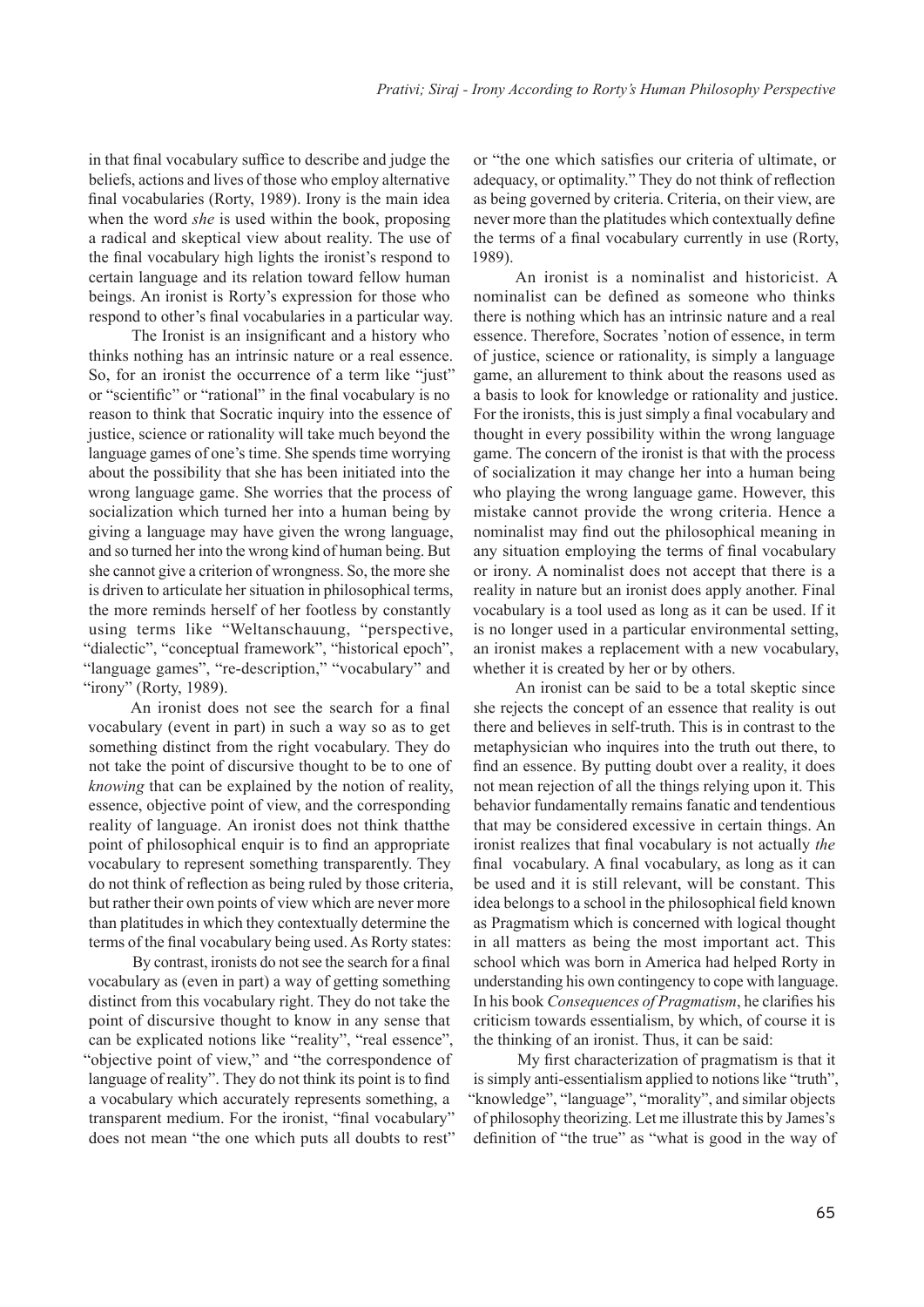belief." This has struck his critics as not to the point, as unphilosophical. As like the suggestion that essence of aspirin is that it is good for headaches. James's point, however, was that there is nothing deeper to be said: truth is not the sort of thing which has an essence. More specifically, his point was that it is no use being told that truth is "correspondence to reality". Given a language and a view of what the world is like, one can, to be sure, pair off bits of the language with bits of what takes the world to be in such a way that the essence one believes true have internal structures isomorphic to relation between things in the world. When we shout up routine under liberated reports like "this is water", "that's red", "that's immoral", our short categorical sentences can easily be thought of as pictures, or as symbols which fit together to make a map. Such reports do indeed pair little bits of language with little bits of the world. Once one gets to negative universal hypothetical and the like, such pairing will become messy and ad hoc, but perhaps it can be done. James's point was that carrying out this exercise will not enlighten us about why truths are good to believe, or offer any clues as to why or whether our present view of the world is, roughly, the one we should hold. Yet nobody would have asked for a "theory" of truth if they had not wanted answers to these latter questions. Those who want truth to have an essence want knowledge, or rationality, or inquiry, or the relation between thought and its object, to have an essence. Further, they want to be able to use their knowledge of such essence to criticize views they take to be false and to point the direction of progress toward the discovery of more truths. James thinks these hopes are vain. There is no essence anywhere in the area. There is no wholesale, epistemological way to direct or criticize, or underwrite, the course of inquiry (Rorty, 1982).

This statement describes a skeptic but it does not mean that she has no firm beliefs but rather a critical position in all matters that is, it's about not taking anything for granted. A radical ironist admits the vocabulary she has employed can be easily criticized by other individuals. Skeptical is one method to present an ironist to be dialectical need. The word dialectical for the ironist refers to the use of vocabulary rather than formulating a proposition. The vocabularies are used to re-describe a conclusion. Consequently, brand new vocabularies develop as a response of ironist creativity. The awareness of contingency on final vocabulary is precisely impacted for those ironists to pursue criticism. A frequently asked questions regarding the concepts of an ironist is that if an ironist avoids using the final vocabulary, would she be totally sceptic and cannot settle upon certain beliefs ? Does not an ironist have to be the one without any

beliefs? Rorty rejects this sort of conclusion. Realizing views may change from time to time, it does not mean they can be disregarded. Humans who are ironic over convictions still can be seen to have firm beliefs, or even having willingness to die while final vocabularies have not changed (Suseno, 2004).

Rorty's position is radically ethnocentric. The thought is determined by the language that has been learned and each language embodies a distinctive culture, with world views, beliefs, values , and ideals of its own. But language is contingent, meaning that the language culture into which something coincidental is born. For example, whether someone is born as Javanese or Hulu or German or Japanese is a coincidence, even though everyone has a language with their own views. From this contingency Rorty draws the conclusion that world views, beliefs, and beliefs are accidental in nature. Therefore, what should be asked, according to Rorty, is not which beliefs and beliefs are *true*, but which ones are more helpful to develop (Suseno, 2000).

The man of irony doesn't see the final vocabulary as a way of getting something different from the correct vocabulary. They (the men of irony) do not take a discursive thought in order to know. Thought that can explain a reality, essence, objective point of view, and correspondence, but reflective thinking with its own point of view. This kind of thinking is more towards thinking from a subjective point of view. An ironic does not think at the point of how to find the right vocabulary to represent something that is transparent or closed, but a final vocabulary is a place of doubt that is used to not meet the criteria of absolutes. They (ironic humans) think reflection without being regulated by contextual criteria to define the final vocabulary that is being used today. The human irony is a total skeptic, but that does not mean he is not critical of everything.

Rorty on logic by showing that language is outside of humans. It does not denote that the language itself as reality. Language, according to him, is a tool without any truth. A tool used to express what humans are thinking about as it is humans which create language propositions which are taken from pre-existing vocabularies. There is an attempt to find out the truth outside humans as an objective truth. Metaphysical Vocabularies is assumed have a go of universal vocabularies. This is different to Rorty's explanation of ironists who sees the truth as not in final vocabularies, that the truth extends an essence of righteous manifestation. Thus, an ironist for a metaphysician may be called relativistic.

The metaphysician responds to that sort of talk by calling it "relativistic" and insisting that what matters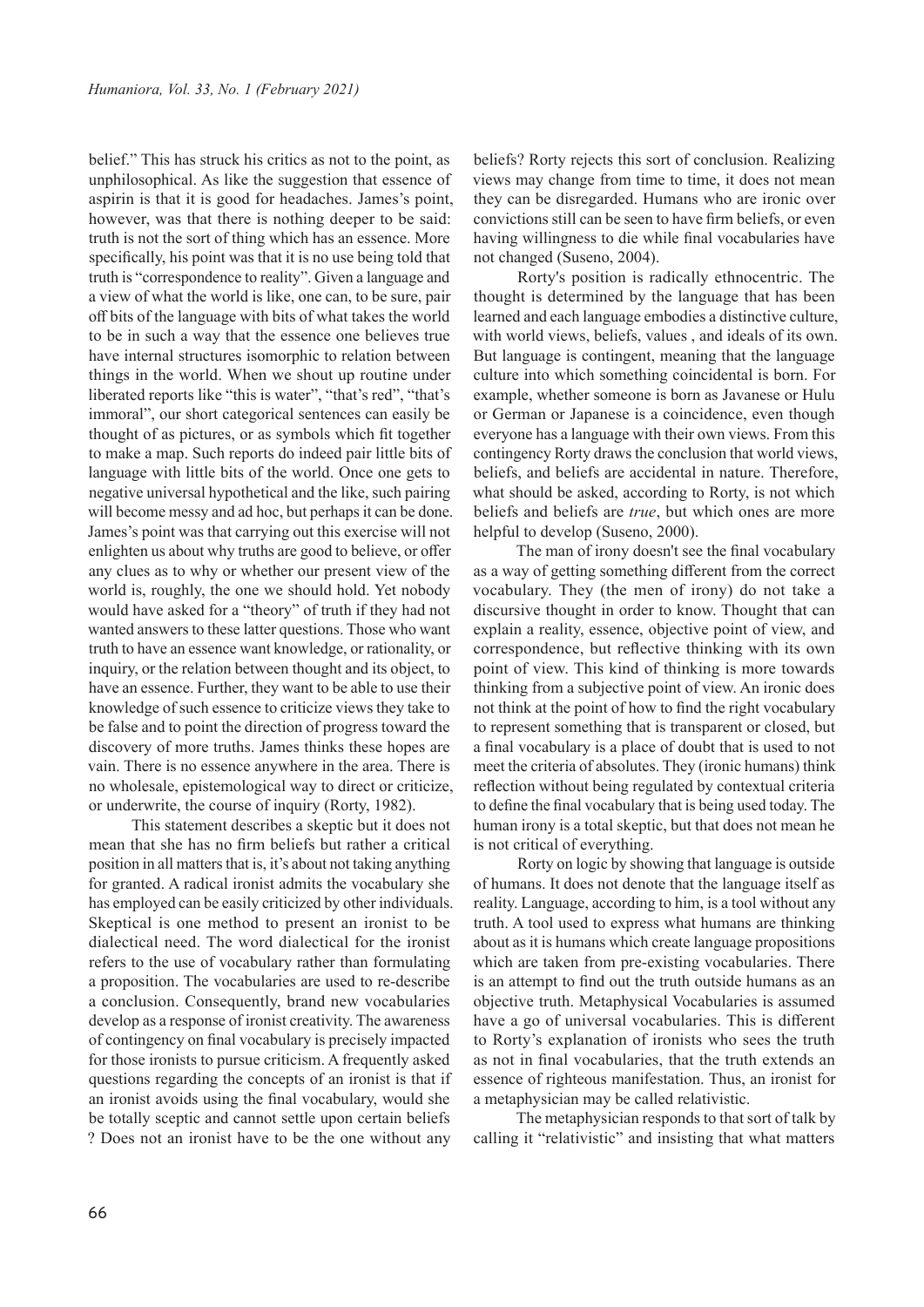is not what language is being used but what is *true*. Metaphysicians think that human beings by nature desire to know. They think this because the vocabulary they have inherited, their common sense, provides them with a picture of knowledge as a relation between human beings and "reality", and the idea that we have a need and a duty to enter into this relation. It also tells us that "reality", "if properly asked, will help us determine what our final vocabulary should be. So, metaphysicians believe that there are, out there in the world, real essence which it is our duty to discover and which disposed to assist in their own discovery. They do not believe that anything can be made to look good or bad being redescribed – or, if they do, they deplore this fact and cling to the idea that reality will help us resist such seductions (Rorty, 1989).

Rorty's idea that the "Truth cannot be out there"contains the proposition that there are no sentences of truth out there in which the truth can lay on propositions formulated by human beings. A series of sentences that consists of a variety of words is an element of language where the language itself is produced by human creativity. Truth cannot be out there – cannot exist independent of the human mind‒because sentences cannot exist, or be out there. The world is out there, but descriptions of the world are not. Only description of the world can be true or false. The world on its own–unaided by the describing activities of human beings – cannot (Rorty, 1989).

Truth does not reside out there because sentences containing truth cannot exist by themselves. Truth cannot be free asit deals with human beings. While it is true that the world is out there, but descriptions of the world are not out there. Rorty views the description of the world can be either right or wrong while the world on its own cannot be determined the same way.

#### **Ironists on Human Philosophy Perspective**

Discussing human historicity is the same as exploring human experiences. Understanding history is easy to understand humans. Humans are historical agents. An ironic by Rorty describes the human condition of existence. An irony human is presence in the world as a concrete thing consists of body and soul. As real human beings, irony humans are in the form of material who have a soul to fill the world. The human presence is a form of learning from human experience in creating history.

When discussing human beings, it is just the same as revealing human experiences. In this regard, understanding certain aspects of history canaid in getting to know human beings. Humans are an historical agent. An ironist, according to Rorty, describes human existence, in which, the ironist's existence is something concrete, formed of body and soul. As a real human, the ironist has a soul to complete the world. Human existence is a learning medium of human experiences inthe making of history. Ordinary experience is simply the common one, emphasizing that humans are living creatures that breathe, amend, and adapt and these naturally go on. To start life, humans are born into the world apoint marking the beginning of a human's existence. Having instincts to walk around, move, consume food, drink, and find a proper house are human characteristics in nature. These behaviors are daily activities without any significant meaning. Without any kind of process, ordinary human beings are still able to carry out their daily activities at all times. This immediate experience is interpreted slightly different for the ironists.

Ironists define the meaning of immediate experience as simply 'ordinariness', something which is continually taking place without any innovation or creativity. It is spontaneous as people uttering words while they speak. Sound produced in talking is something which is being thought of in the form of language. This behavior generally impacts on human actions. These actions are natural without any mean behind all. There is no distinction in a general way when humans display their behaviors toone another. An immediate experience is categorized as something readily known and repeated in society, likewise animals and plants, constant and monotonous. So they are unchanged at all. Spontaneously speaking is a matter of irony by which spontaneity does not require any reasons behind this activity. It comes up and out like breathing and habitual things beside eating, drinking, and move in a natural activity setting. Instinctive acts, regardless of rationale, human actions which can be considered as irony. Human action is the instinctive act of someone acting without the following reason, actions that use sensitive conscience and feelings.

#### *Pre-philosophical Experience of Irony*

Pre- philosophical experience denote human experiences at the beginning of mentioning things, words, and speaking Human experience makes an acquaintance with the human world that already exists in terms of culture and language. Humans acknowledge and understand culture as it is a compulsory aspect of life for human beings. Human experience further leads to social activity and interaction with other humans or the feelings themselves which most likely starts to grow up. In brief, those feelings are enclosed in language, as with a kind of human existence as subject. Communication is an important process to maintain one's relationship with fellow human beings. Language provides the medium for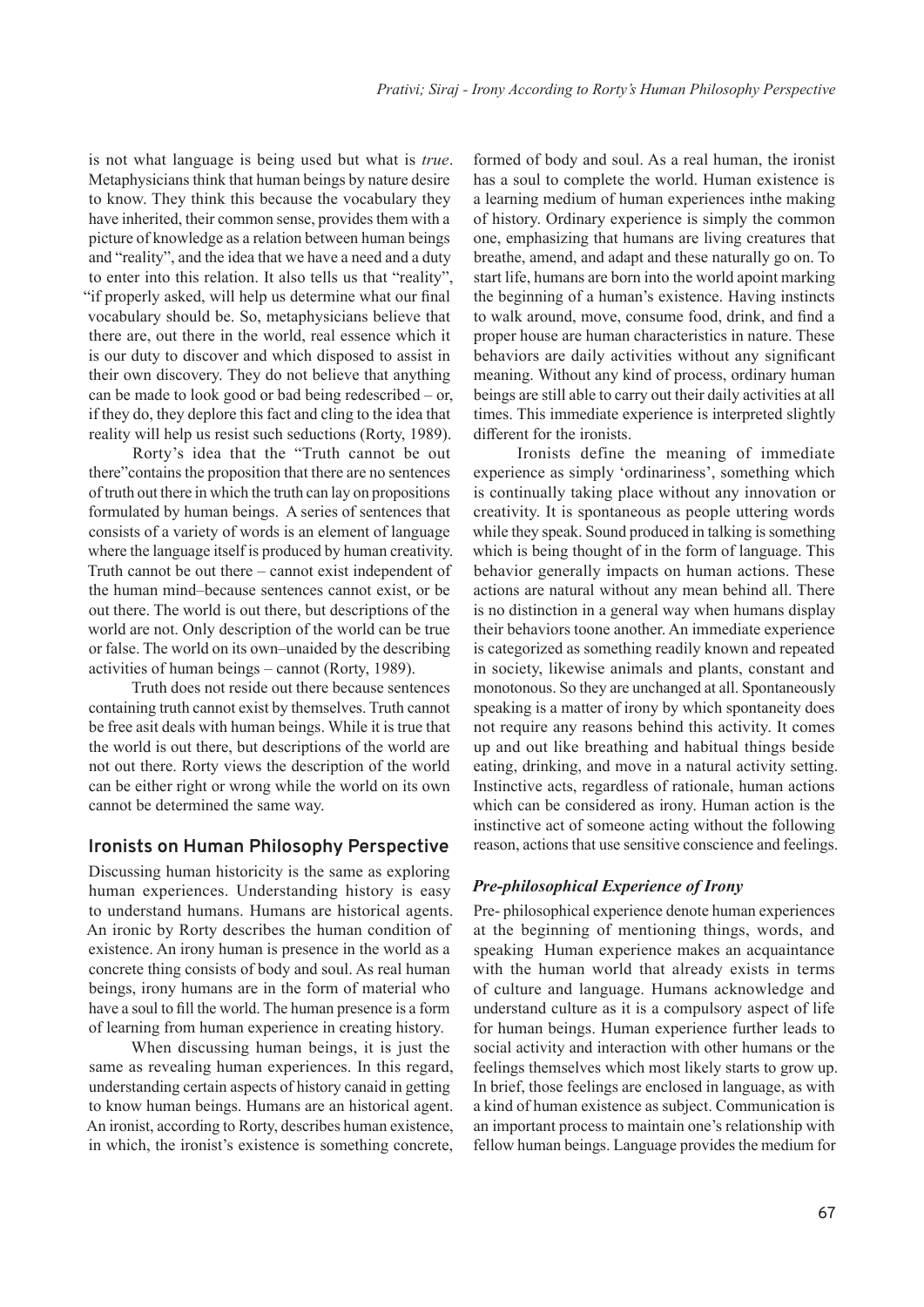subject to subject or subject to object communications. The connections established present human culture attribute to an environmental setting. where humans grow within it or adapt. Pre-philosophical experiences are those presenting the selfhood into the world, having particular feelings, and being subjects.

These are the most likely experience which ironists are expecting. Subjective experience extends to any kind of form and situation, continuously changes. Being ironist means they have their own places to exercise freedom of expression and creativity. This is where humans are engaged with language, but language is merely a tool, according to ironists. Regarding language, the world is indeed found outside of humans, and language itselfisa part of the world. Language has nothing to do with the truth of reality out there, it is simply a tool for communicating and interacting among human beings and this, according to Rorty, is repeated words that have found and accepted previously.

Language allows representation of human thoughts outside themselves. It is possible for a new vocabulary to develop. There are many possibilities as to how new vocabularies can be introduced within human thought. Ironists particularly possess the capability in establishing entirely new vocabularies. In *Contingency, Irony, and Solidarity,* metaphysical language is always searching for the unshakeable main core (main language) while ironists rely on logic, as Rorty said. The searching of the ideal language differs from the logical language which by contrast the logic of language. The main core of metaphysical language is to find original truth, while the logic of language tends to find out the meaning of language. Whether the logic of language is meaningful or meaningless, it is essential as it plays a role as language introduces propositions. In regard to ironists, they use language as a dialectical method. Despite rejecting final conclusions, ironists understand any sort of vocabularies as propositions of repeated words, hence ironists are considered relativistic, and it is closely related to semantics and pragmatics. That language understanding is pioneer of further metaphor in language.

#### *Human Philosophical Experience on Irony*

Basic experience is full of experience and dominated by common sense. Basic experience includes three age dimensions, that is past, present and future. Dimensions help humans to contemplate the world. The very basic difference among animals and humans is that humans are blessed with 'wisdom' from the time when they came into existence. Reflection is the act of giving certain values to history for identification of themselves. The identity is a part of human personalities, in which self-identification is the most important part of it. It gives directions to one's goals. As human are responsible for their futures and for this purpose they give value to their future. Humans cannot get rid of their past, which is to act regardless of their previous mistakes. However, past, present and future times are human dimensions in which they ruminate over their basic experience.

As for explanation mentioned previously about how ironists attempt to deal with three dimensions in past, present, and future time. In line with Rorty's *Contingency, Irony, and Solidarity*, the notion of 'being explained' is the opposite to 'making sense'. Ironists cannot focus attention over their own world reflection. This places the human behavior based on something illogical. The acts are without any rumination and are practical and beneficial for human beings. The acts are learnt from past experiences which can be carried on in the present day and are novelties in the forthcoming. Ironists do not imply the meaning of life emerges by reflecting at length on past romanticism, but rather see an individual who present themselves in the present day as conforming between ideas and reality. This pragmatic act shows fundamental experience committed by ironists as a form of existential reflection. Human existence in the world provides significant in them to find the meaning of life. Human beings are basically capable to live life just the way seen fit performing useful acts and establishing their own history. So, this practice is considered to be something worthwhile.

The weakness of Rorty's thought is that ironists exist without being able to cope with issues as they are set on doubting. This can be seen clearly when a conflict or singular issue emerges in a person's life. Ironists are not able to comport themselves in a conflict, in fact the problem will then be more crucial if they serve in a role as peace-makers. Therefore, ironists cannot play a role in the midst of crucial issues for instance conflict, controversy, war, tragedy, turmoil, a natural disasters and ethical dilemmas. Ironists are just the same as those who are behind the scenes and emerge when the events have taken place. Ironists' presence is as anticipatory agents in face of such conflicts. They provide solutions and comments; however, they do not play a direct part in the matter. For instance, a man is watching a show from his seat, the act is being observed and it exists. Then, a volunteer that comes after a tragedy has happened, he prepares for action practically. The superiority of Rorty's thought regarding irony is that humans realize things for themselves as complete human beings. The human characteristics seem very strong and real, neither utopian nor humane. As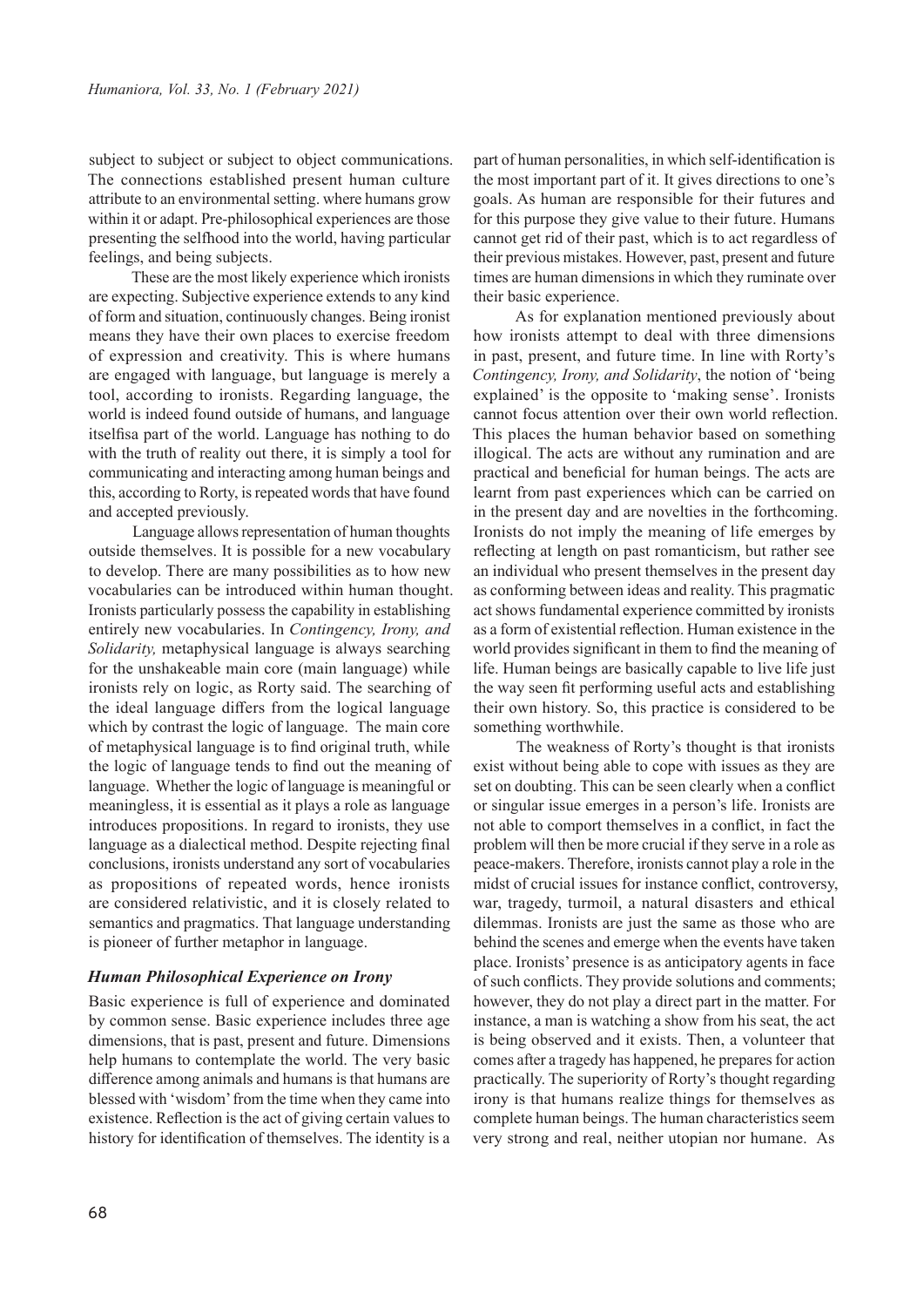noted by Raharjo, the term utopia is derived from Greek, derived from *out* that means no, or simply escapism *topos* that means place, so utopia means "imaginary land", a place in a pipe dream, for example, dreaming of an ideal state, or commonwealth that is divorced from considerations of human imperfections (Rahardjo, 1992: 18). Rorty expresses the idea that humans are the source of all things and the reason why relationships among fellow humans becomes close, they create peace and harmony in neighborhoods without committing wrong doing by forgetting about culture, local language, and customs. They become more responsive to their surroundings. Furthermore, humans think independently, critically, creatively and become content in the future.

## **CONCLUSION**

It can be concluded that Rorty's thought, based on the ontology of human beings, confirms that humans have a close relationship with each other. A pragmatic relationship is apparently having the same purpose, that is living as fellow human beings in the world. Humans are the subject, as well as the object. According to the manifestation of existence, humans are intensively engaged without hers. Ironists consider themselves to be an irony as human beings. They realize the others' presence in the world; hence they act toward others and their surroundings. Rorty's thought may seem subjective and to fail to offer tools for problem solving. Rorty's thought tends to set out certain attitudes toward oneself that seem ironic. Ironists differ from the common human beings who possessive strong and strict faiths. To be an ironist denotes that one has certain beliefs as an individual, and recognizes others' beliefs. Ironists accentuate individual acts rather than absolute thought, so its preference simply refers to meaningless experience.

In epistemology, Rorty's word, *irony,* is defined as a term used to provide an explanation about human beings. For ironists, there is a disconnect between thought and reality, and they argue that language is used simply as a tool, as opposed to a medium to describe reality. They truly understand what contingency in reality is. Ironists believe the existence of reality in the real world is out there and that it is not found within language. They are free to criticize yet are always prepared to be criticized. Ironists play a part in such radical ways. It is evident in the history of philosophy that Rorty's thought tends to be realistic, as he denies the entity of reality. It seems to be dynamic and continuous in order to find the truth. Hesitancy may cause the ironists to become sensitive and unsure of certain things, including themselves. This

occurs for the ironists who know that truth is changeable in different conditions. These conditions allow such prephilosophical experience in constructing a brand-new experience.

The ironic significance of human beings builds a pragmatic existential relationship. The positive point of being an ironist is being open to opportunities, thinking radically, and maturing one's thinking before an act is going to be committed. The negative aspect is that ironists build practice relationships without any bonds, a relationship that has a purpose and a future with all of the possibilities that occur—like a mutually beneficial relationship with each other. An ironist prioritizes thinking of the present as a valuable experience that cannot be overlooked. In human essence, Rorty's thoughts seem original and unique. Dialectics is the key and creates harmony in society. Humans who take advantage of other people at the same time provide benefits to others with useful action. Humans together create something in the form of new ideas logically and continue to respect each other without hurting each other. Experiences such as these are fundamental because they create actions that relate to the past and the future by reflecting on the present.

For ironists, it is necessary to think about the present day as a valuable experience. The essence of Rorty's thought is arguably original and unique. The dialectical method is the main base on which harmony is built in a diverse society. Ironists do not take things for granted when obtaining something from others, instead performing acts in return that are useful to others. They are humans simultaneously creating logical ideas and appreciating other fellow beings without being offensive by any possible means. This is a kind of fundamental experience since it constructs some acts closely related to the past and future, by reflecting beforehand what it is in the present day.

# **REFERENCES**

- Abidin, Zaenal (2009). *Filsafat Manusia: Memahami Manusia Melalui Filsafat*. Bandung: PT Remaja Rosdakarya.
- Anastasia, Jessica A.S. (2015). *Menelusuri Pragmatisme: Pengantar Pada Pemikiran Pragmatisme dari Peirce hingga Habermas*. Yogyakarta: Kanisius.
- Armin, Adi (2003). *Richard Rorty (Pendiri Pragmatisme Kontemporer).* Yogyakarta: TERAJU.
- Bagus, Lorens (2005). *Kamus Filsafat*. Jakarta: PT Gramedia Pustaka Utama.
- Bakker, Anton dan Zubeir, Achmad Charis (1992).